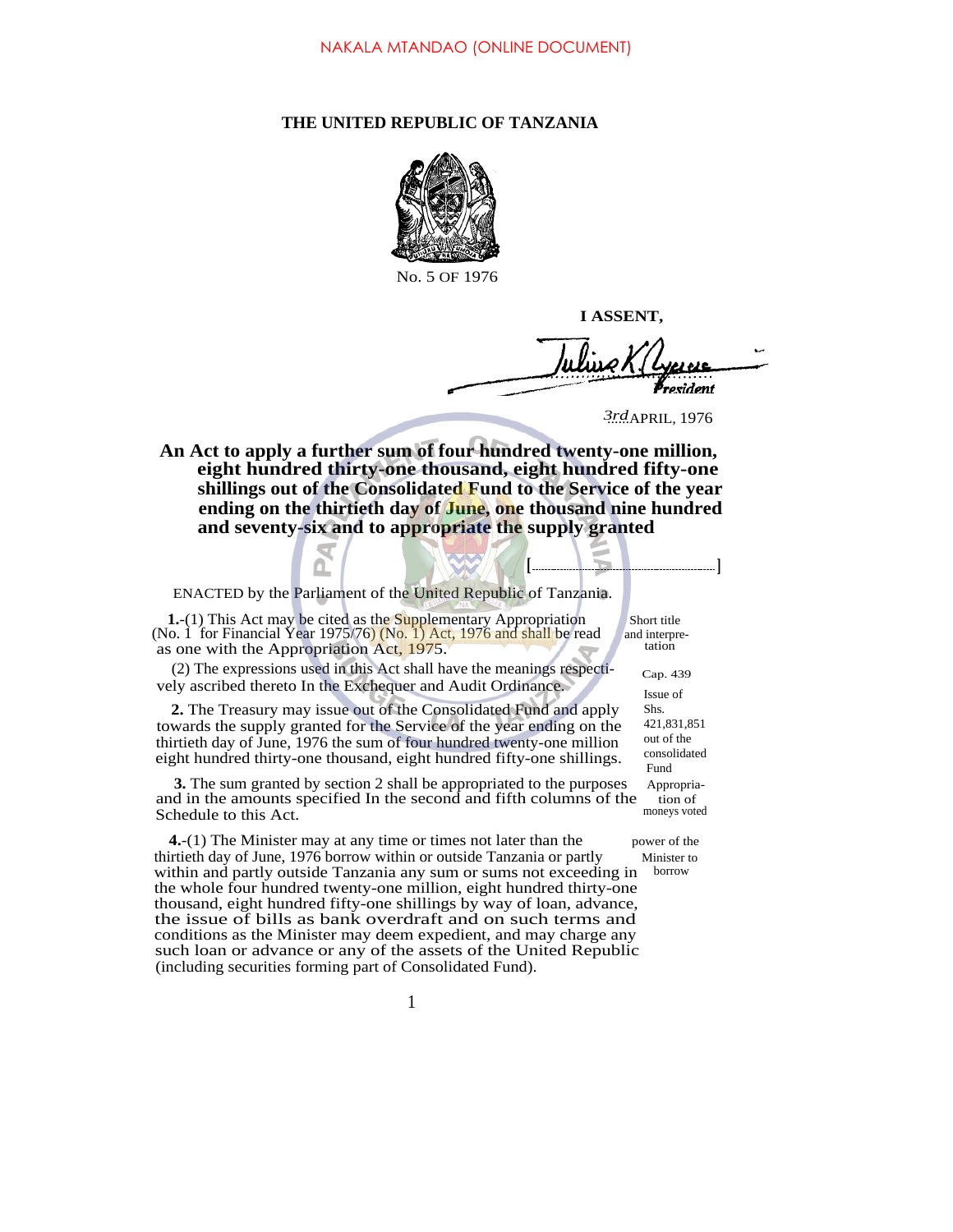(2) Any money borrowed under this section shall be placed to the credit of the exchequer account and shall form part of the Consolidated Fund, and be available in any manner in which such Fund is available.

(3) Any money borrowed under this section shall be subject to repayment not later than thirty-first day of October, 1976 and any sum required for the payment of any money so borrowed, and of any interest payable thereon shall be charged on and paid out of the Consolidated Fund.

## **SCHEDULE**

|                                                                                         | Recurrent   | SUPPLY<br>Development |             |
|-----------------------------------------------------------------------------------------|-------------|-----------------------|-------------|
| Ambit<br>Vote<br>No.                                                                    | Expenditure | Expenditure           | Total       |
| AMENT<br>$\overline{2}$<br>1                                                            | Shs.<br>3   | Shs.<br>4             | Shs.<br>5   |
| 34. The Development Expenditure of the Ministry<br>of Foreign Affairs                   |             | 2,614,118             | 2,614,118   |
| 43. The Development Expenditure of the Ministry<br>of Agriculture                       |             | 7,653,499             | 7,653,499   |
| 50. The Development Expenditure of the Ministry<br>of Finance and Planning              |             | 320,200,000           | 320,200,000 |
| 55. The Development Expenditure of the Ministry<br>of Natural Resources and Tourism     |             | 554,542               | 554,542     |
| 56. The Development Expenditure of the Ministry<br>of Water, Minerals, Power and Energy |             | 3000000               | 3,000,000   |
| 61. The Development Expenditure of the Ministry<br>of Culture and Youth                 | TANZA       | 130,692               | 130,692     |
| 62. The Development Expenditure of the Ministry<br>of Communication and Transport       |             | 20,000,000            | 20,000,000  |
| 70. The Development Expenditure of Arusha<br>Region                                     |             | 7,641,570             | 7,641,570   |
| 72. The Development Expenditure of Dodoma<br>Region                                     |             | 1,825,509             | 1,825,509   |
| 73. The Development Expenditure of Iringa<br>Region<br>$\ddotsc$                        |             | 9,034,695             | 9,034,695   |
| 75. The Development Expenditure of Kilima-<br>njaro Region<br>$\dddotsc$                |             | 3,502,440             | 3,502,440   |
| 76. The Development Expenditure of Lindi<br>Region<br>$\ddotsc$<br>$\sim$               |             | 5,332,864             | 5,332,864   |
| 77. The Development Expenditure of Mara<br>Region<br>$\dddotsc$                         |             | 3,688,260             | 3,688,260   |
| 78, The Development Expenditure of Mbeya<br>Region                                      |             | 5,759,010             | 5,759,010   |
| 79. The Development Expenditure of Morogoro<br>Region                                   |             | 8,967,427             | 8,967,427   |